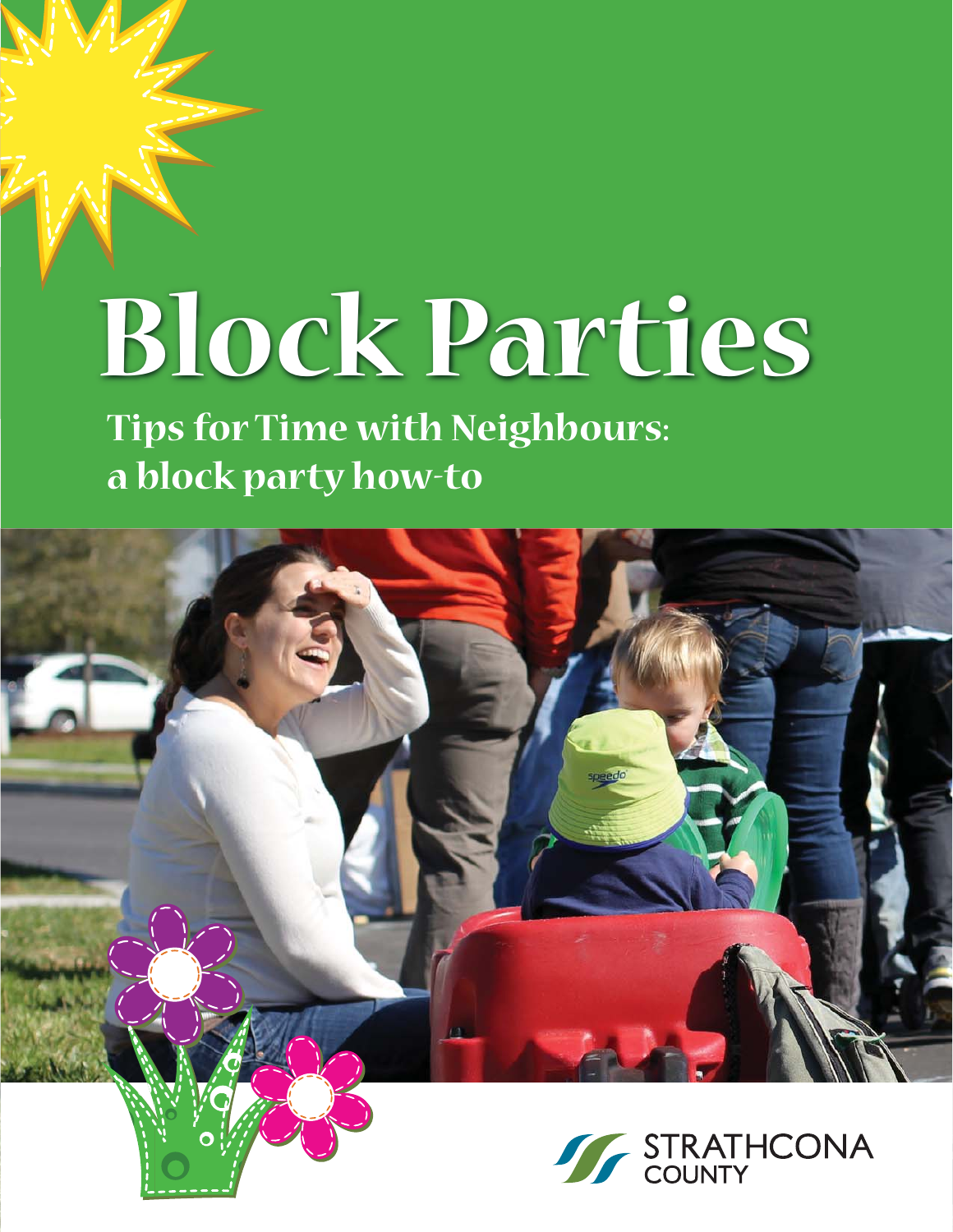## **Let's have fun!**

- **Block Parties can be a fun way for busy neighbours to maintain connections or get to know one another.**
- **Your community can share a few laughs, make memories, or deal with pressing issues in a stress free environment.**
- **•** These parties provide an opportunity to create a sense of camaraderie, which will **benefit the entire neighbourhood.**

## **Top Ten Reasons to Have a Block Party**

- To have fun-no reasons needed to celebrate!
- To know who lives in your neighbourhood. When you know who lives in your neighbourhood, you are more likely to identify strangers or anyone suspicious. **2**
- **3**

To increase the sense of belonging in your community.

**4**

**5**

To strengthen spirit and encourage residents to look after the neighbourhood.

To make additional connections within the community. When you know people you can exchange skills or resources, organize a book club, baby sitting co-op, share walking to school duties, or find new friends for your children.



To meet long time residents and learn the neighbourhood's history.



To establish new friendships.



To learn a little about one another and establish who might need a little help from time to time.



To have a neighbourhood clean-up day, play some good music, barbeque or snowshoe.



To start a neighbourhood tradition of getting together.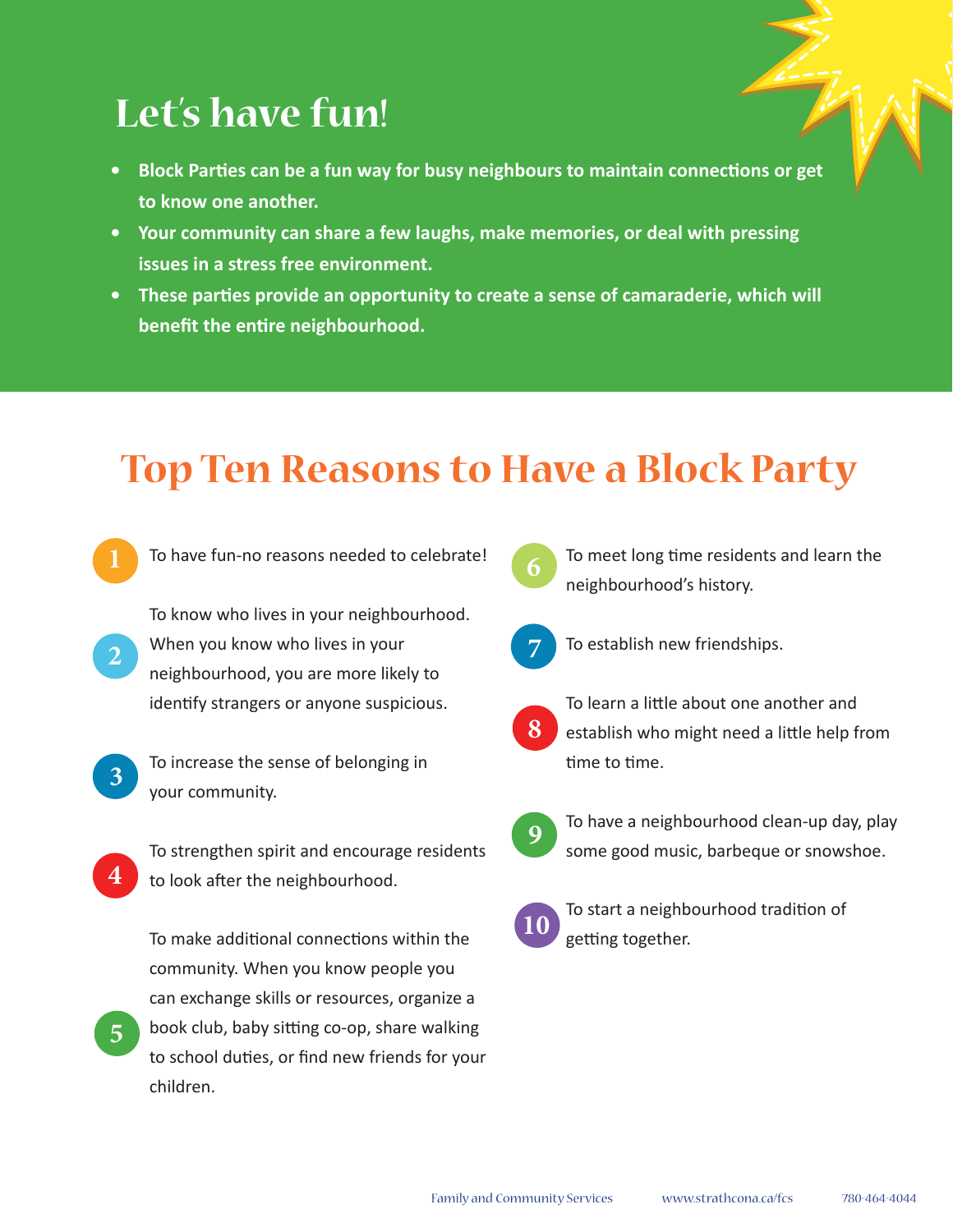

**Planning a block party can be a FUN way to ensure community connections exist in your neighbourhood. Here are some useful tips for how to plan:**

|                  |  | Make a guest list and send invitations (or just call).                                           |  |
|------------------|--|--------------------------------------------------------------------------------------------------|--|
|                  |  | Plan the menu and shopping list.                                                                 |  |
| 1 week before:   |  | Ask around to see if other neighbours would like to help out.                                    |  |
|                  |  | Ask certain individuals to bring some of the food.                                               |  |
|                  |  | Decide which games or activities you would like to do<br>with your neighbours.                   |  |
|                  |  | If you need to borrow equipment, make arrangements.                                              |  |
|                  |  |                                                                                                  |  |
|                  |  |                                                                                                  |  |
|                  |  | Time to get groceries (make sure to get compostable paper<br>plates, utensils and paper towels). |  |
| 2-3 days before: |  | Start preparing the food that can be made ahead of time.                                         |  |
|                  |  | Check in with fellow planners to make sure everyone<br>is prepared.                              |  |
|                  |  | Send a reminder to neighbours.                                                                   |  |

| The day of: | Set out plates, utensils and others tools or equipment<br>(remember to have a trash container for recyclables and<br>compost). |
|-------------|--------------------------------------------------------------------------------------------------------------------------------|
|             | Set up a drinks table and let guests help themselves. Fill a large<br>plastic tub with ice and bottled drinks.                 |
|             | Start with an icebreaker if the guests don't know each other.<br>Have nametags as a way to get to know each other.             |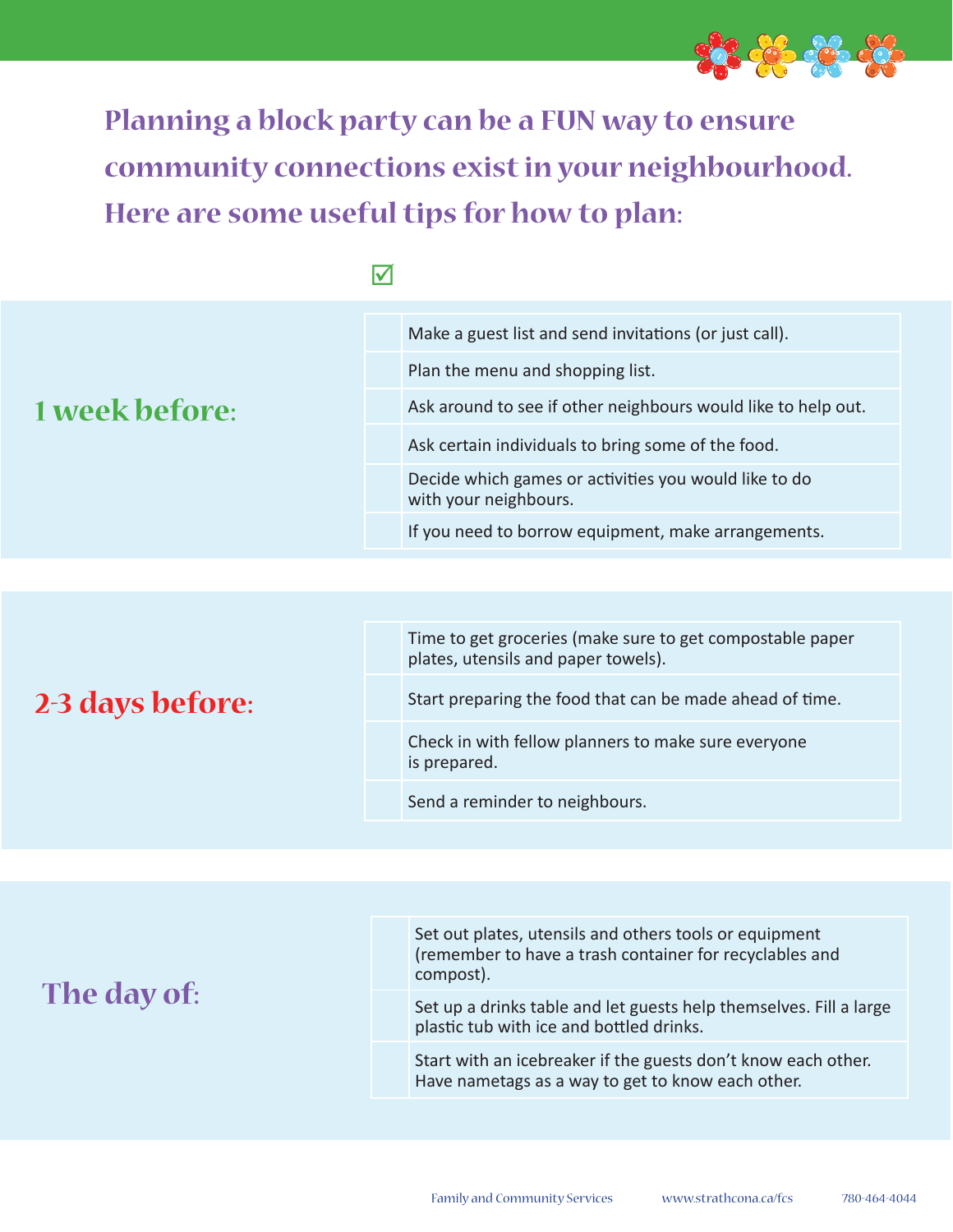

## **Role of the Organizer:**

- Be a greeter. Introduce everyone including children and pets. Include helpful details about people such as their house number and any hobbies or special skills they might have.
- Ask people to bring their own chairs and games they enjoy.
- Make sure any seniors or isolated individuals are included in the festivities.
- Older youth can organize the activities for younger children.

#### **If you want your street blocked off you must obtain a permit.**

contact: Strathcona County Transportation and Agriculture Services 780-417-7100 www.strathcona.ca/blockparty



## **Suggested Activites**

#### **Spring/Summer**

- bike or pet parade
- garden pageant or tours
- driveway theatre
- limbo competition
- scavenger hunt
- face paints
- water balloons

#### **Fall/Winter**

Many people think block parties can only happen in the summer but here are some activities you can do as a community during the colder months.

- canning party
- hot chocolate station at Halloween
- skating party
- **carolling**
- book or craft clubs
- build a snowman or snow fort
- ice sculpture competition
- rent a karaoke machine